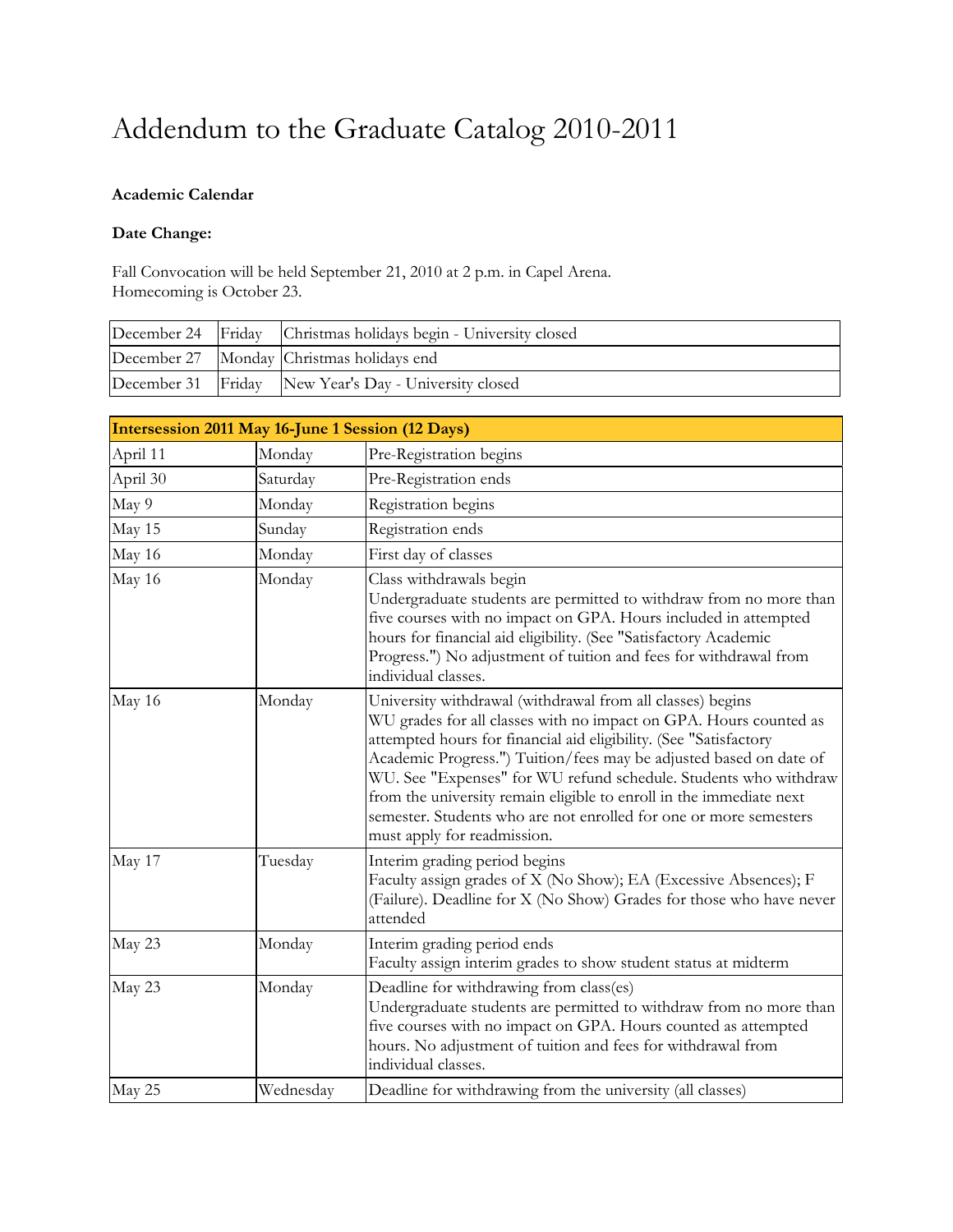|        |           | WU grades for all classes with no impact on GPA. Hours counted as<br>attempted hours for financial aid eligibility. (See "Satisfactory<br>Academic Progress.") Tuition/fees may be adjusted based on date of<br>WU. See "Expenses" for WU refund schedule. Students who withdraw<br>from the university remain eligible to enroll in the immediate next<br>semester. Students who are not enrolled for one or more semesters<br>must apply for readmission. |
|--------|-----------|-------------------------------------------------------------------------------------------------------------------------------------------------------------------------------------------------------------------------------------------------------------------------------------------------------------------------------------------------------------------------------------------------------------------------------------------------------------|
| May 30 | Monday    | Memorial Day Holiday<br>University closed                                                                                                                                                                                                                                                                                                                                                                                                                   |
| June 1 | Wednesday | Last day of classes / Final Exams                                                                                                                                                                                                                                                                                                                                                                                                                           |
| June 2 | Thursday  | Final grades due                                                                                                                                                                                                                                                                                                                                                                                                                                            |

| Summer I 2011 June 2-June 29 Session (4 Weeks) |           |                                                                                                                                                                                                                                                                                                                                                                                                                                                                                                                           |  |
|------------------------------------------------|-----------|---------------------------------------------------------------------------------------------------------------------------------------------------------------------------------------------------------------------------------------------------------------------------------------------------------------------------------------------------------------------------------------------------------------------------------------------------------------------------------------------------------------------------|--|
| April 11                                       | Monday    | Pre-Registration begins                                                                                                                                                                                                                                                                                                                                                                                                                                                                                                   |  |
| April 30                                       | Saturday  | Pre-Registration ends                                                                                                                                                                                                                                                                                                                                                                                                                                                                                                     |  |
| May 9                                          | Monday    | Registration begins                                                                                                                                                                                                                                                                                                                                                                                                                                                                                                       |  |
| June 1                                         | Wednesday | Registration ends                                                                                                                                                                                                                                                                                                                                                                                                                                                                                                         |  |
| June 2                                         | Thursday  | First day of classes                                                                                                                                                                                                                                                                                                                                                                                                                                                                                                      |  |
| June 2                                         | Thursday  | Interim grading period begins<br>Faculty assign grades of X (No Show); EA (Excessive Absences); F<br>(Failure)                                                                                                                                                                                                                                                                                                                                                                                                            |  |
| June 2                                         | Thursday  | Late registration begins (\$20.00 fee)                                                                                                                                                                                                                                                                                                                                                                                                                                                                                    |  |
| June 5                                         | Sunday    | Late registration ends; tuition and fees will not be reduced for<br>withdrawals from individual classes after this date<br>No charge for classes dropped before this deadline; students are not<br>permitted to attend classes for which they are not registered                                                                                                                                                                                                                                                          |  |
| June 6                                         | Monday    | Class withdrawals begin<br>Undergraduate students are permitted to withdraw from no more than<br>five courses with no impact on GPA. Hours included in attempted<br>hours for financial aid eligibility. (See "Satisfactory Academic<br>Progress.") No adjustment of tuition and fees for withdrawal from<br>individual classes.                                                                                                                                                                                          |  |
| June 6                                         | Monday    | University withdrawal (withdrawal from all classes) begins<br>WU grades for all classes with no impact on GPA. Hours counted as<br>attempted hours for financial aid eligibility. (See "Satisfactory<br>Academic Progress.") Tuition/fees may be adjusted based on date of<br>WU. See "Expenses" for WU refund schedule. Students who withdraw<br>from the university remain eligible to enroll in the immediate next<br>semester. Students who are not enrolled for one or more semesters<br>must apply for readmission. |  |
| June 8                                         | Wednesday | Deadline for X (No-Show) grades<br>Faculty assign X grade to students on class roster, but who have never<br>attended                                                                                                                                                                                                                                                                                                                                                                                                     |  |
| June 15                                        | Wednesday | Interim grading period ends<br>Faculty assign interim grades to show student status at midterm                                                                                                                                                                                                                                                                                                                                                                                                                            |  |
| June 15                                        | Wednesday | Deadline for withdrawing from class(es)                                                                                                                                                                                                                                                                                                                                                                                                                                                                                   |  |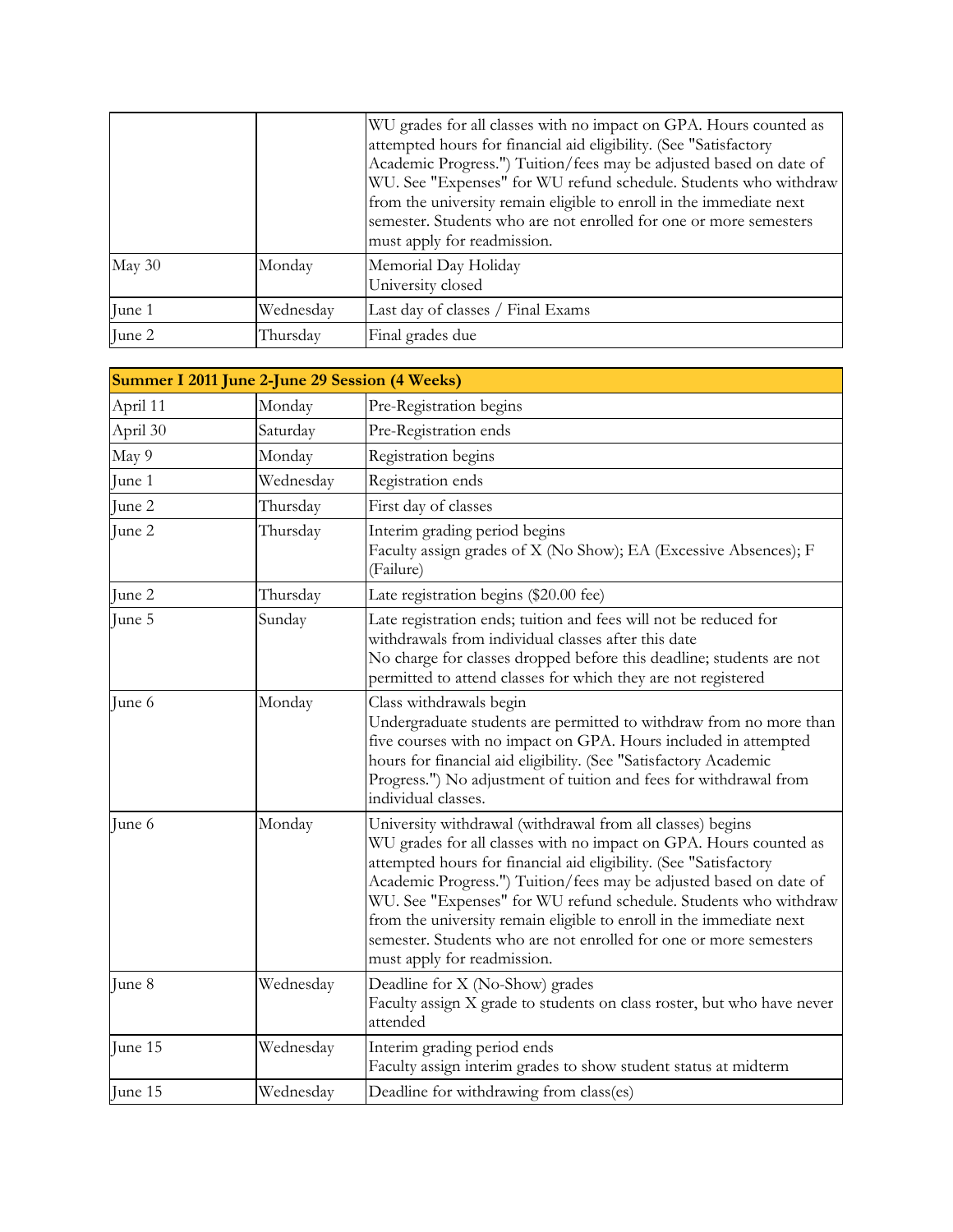|         |           | Undergraduate students are permitted to withdraw from no more than<br>five courses with no impact on GPA. Hours counted as attempted<br>hours. No adjustment of tuition and fees for withdrawal from<br>individual classes.                                                                                                                                                                                                                                                      |
|---------|-----------|----------------------------------------------------------------------------------------------------------------------------------------------------------------------------------------------------------------------------------------------------------------------------------------------------------------------------------------------------------------------------------------------------------------------------------------------------------------------------------|
| June 22 | Wednesday | Deadline for withdrawing from the university (all classes)<br>WU grades for all classes with no impact on GPA. Hours counted as<br>attempted hours for financial aid eligibility. (See "Satisfactory<br>Academic Progress.") Tuition/fees may be adjusted based on date of<br>WU. See "Expenses" for WU refund schedule. Students who withdraw<br>from the university remain eligible to enroll in the immediate next<br>semester. Students who are not enrolled for one or more |
| June 29 | Wednesday | Last day of classes / Final Exams                                                                                                                                                                                                                                                                                                                                                                                                                                                |
| July 1  | Friday    | Final grades due                                                                                                                                                                                                                                                                                                                                                                                                                                                                 |

| Summer Eight-Week 2011 Session - June 6-August 5 (8 Weeks) |           |                                                                                                                                                                                                                                                                                                                                                                                                                                                                                                                           |  |
|------------------------------------------------------------|-----------|---------------------------------------------------------------------------------------------------------------------------------------------------------------------------------------------------------------------------------------------------------------------------------------------------------------------------------------------------------------------------------------------------------------------------------------------------------------------------------------------------------------------------|--|
| April 11                                                   | Monday    | Pre-Registration begins                                                                                                                                                                                                                                                                                                                                                                                                                                                                                                   |  |
| April 30                                                   | Saturday  | Pre-Registration ends                                                                                                                                                                                                                                                                                                                                                                                                                                                                                                     |  |
| May 9                                                      | Monday    | Registration begins                                                                                                                                                                                                                                                                                                                                                                                                                                                                                                       |  |
| June 5                                                     | Sunday    | Registration ends                                                                                                                                                                                                                                                                                                                                                                                                                                                                                                         |  |
| June 6                                                     | Monday    | First day of classes                                                                                                                                                                                                                                                                                                                                                                                                                                                                                                      |  |
| June 6                                                     | Monday    | Interim grading period begins<br>Faculty assign grades of X (No Show); EA (Excessive Absences); F<br>(Failure)                                                                                                                                                                                                                                                                                                                                                                                                            |  |
| June 6                                                     | Monday    | Late registration begins (\$20.00 fee)                                                                                                                                                                                                                                                                                                                                                                                                                                                                                    |  |
| June 8                                                     | Wednesday | Late registration ends; tuition and fees will not be reduced for<br>withdrawals from individual classes after this date<br>No charge for classes dropped before this deadline; students are not<br>permitted to attend classes for which they are not registered                                                                                                                                                                                                                                                          |  |
| June 9                                                     | Thursday  | Class withdrawals begin<br>Undergraduate students are permitted to withdraw from no more than<br>five courses with no impact on GPA. Hours included in attempted<br>hours for financial aid eligibility. (See "Satisfactory Academic<br>Progress.") No adjustment of tuition and fees for withdrawal from<br>individual classes.                                                                                                                                                                                          |  |
| June 9                                                     | Thursday  | University withdrawal (withdrawal from all classes) begins<br>WU grades for all classes with no impact on GPA. Hours counted as<br>attempted hours for financial aid eligibility. (See "Satisfactory<br>Academic Progress.") Tuition/fees may be adjusted based on date of<br>WU. See "Expenses" for WU refund schedule. Students who withdraw<br>from the university remain eligible to enroll in the immediate next<br>semester. Students who are not enrolled for one or more semesters<br>must apply for readmission. |  |
| June 13                                                    | Monday    | Deadline for X (No-Show) grades<br>Faculty assign X grade to students on class roster, but who have never<br>attended                                                                                                                                                                                                                                                                                                                                                                                                     |  |
| July 4                                                     | Monday    | July 4 Holiday                                                                                                                                                                                                                                                                                                                                                                                                                                                                                                            |  |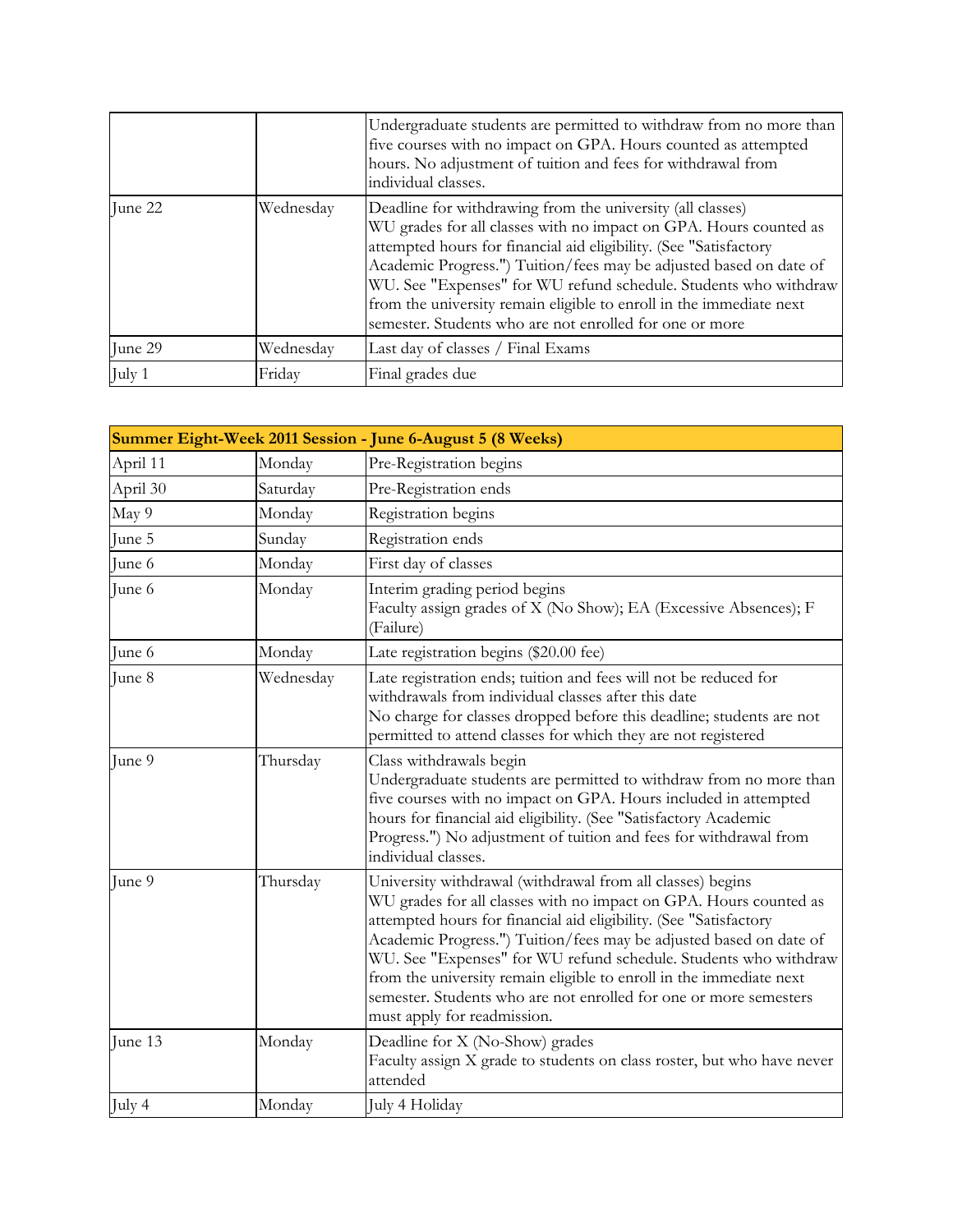|          |         | University closed. Summer break begins                                                                                                                                                                                                                                                                                                                                                                                                                                                                                            |
|----------|---------|-----------------------------------------------------------------------------------------------------------------------------------------------------------------------------------------------------------------------------------------------------------------------------------------------------------------------------------------------------------------------------------------------------------------------------------------------------------------------------------------------------------------------------------|
| July 11  | Monday  | Summer break ends<br>Classes resume                                                                                                                                                                                                                                                                                                                                                                                                                                                                                               |
| July 11  | Monday  | Interim grading period ends and grades are due<br>Faculty assign interim grades to show student status at midterm                                                                                                                                                                                                                                                                                                                                                                                                                 |
| July 12  | Tuesday | Deadline for withdrawing from class(es)<br>Undergraduate students are permitted to withdraw from no more than<br>five courses with no impact on GPA. Hours counted as attempted<br>hours. No adjustment of tuition and fees for withdrawal from<br>individual classes.                                                                                                                                                                                                                                                            |
| July 29  | Friday  | Deadline for withdrawing from the university (all classes in term)<br>WU grades for all classes with no impact on GPA. Hours counted as<br>attempted hours for financial aid eligibility. (See "Satisfactory<br>Academic Progress.") Tuition/fees may be adjusted based on date of<br>WU. See "Expenses" for WU refund schedule. Students who withdraw<br>from the university remain eligible to enroll in the immediate next<br>semester. Students who are not enrolled for one or more semesters<br>must apply for readmission. |
| August 5 | Friday  | Last day of classes<br>Final exams are given on last day of classes in 8-week classes                                                                                                                                                                                                                                                                                                                                                                                                                                             |
| August 9 | Tuesday | Final grades due                                                                                                                                                                                                                                                                                                                                                                                                                                                                                                                  |

| Summer II 2011 July 11-August 5 Session (4 Weeks) |          |                                                                                                                                                                                                                                                                                                                                  |
|---------------------------------------------------|----------|----------------------------------------------------------------------------------------------------------------------------------------------------------------------------------------------------------------------------------------------------------------------------------------------------------------------------------|
| April 11                                          | Monday   | Pre-Registration begins                                                                                                                                                                                                                                                                                                          |
| April 30                                          | Saturday | Pre-Registration ends                                                                                                                                                                                                                                                                                                            |
| May 9                                             | Monday   | Registration begins                                                                                                                                                                                                                                                                                                              |
| July 10                                           | Sunday   | Registration ends                                                                                                                                                                                                                                                                                                                |
| July 11                                           | Monday   | First day of classes                                                                                                                                                                                                                                                                                                             |
| July 11                                           | Monday   | Interim grading period begins<br>Faculty assign grades of X (No Show); EA (Excessive Absences); F<br>(Failure)                                                                                                                                                                                                                   |
| July 11                                           | Monday   | Late Registration begins (\$20.00 fee)                                                                                                                                                                                                                                                                                           |
| July 15                                           | Friday   | Late registration ends; tuition and fees will not be reduced for<br>withdrawals from individual classes after this date<br>No charge for classes dropped before this deadline; students are not<br>permitted to attend classes for which they are not registered                                                                 |
| July 15                                           | Friday   | Deadline for X (No-Show) grades<br>Faculty assign X grade to students on class roster, but who have never<br>attended                                                                                                                                                                                                            |
| July 16                                           | Saturday | Class withdrawals begin<br>Undergraduate students are permitted to withdraw from no more than<br>five courses with no impact on GPA. Hours included in attempted<br>hours for financial aid eligibility. (See "Satisfactory Academic<br>Progress.") No adjustment of tuition and fees for withdrawal from<br>individual classes. |
| July 22                                           | Friday   | Interim grading period ends                                                                                                                                                                                                                                                                                                      |